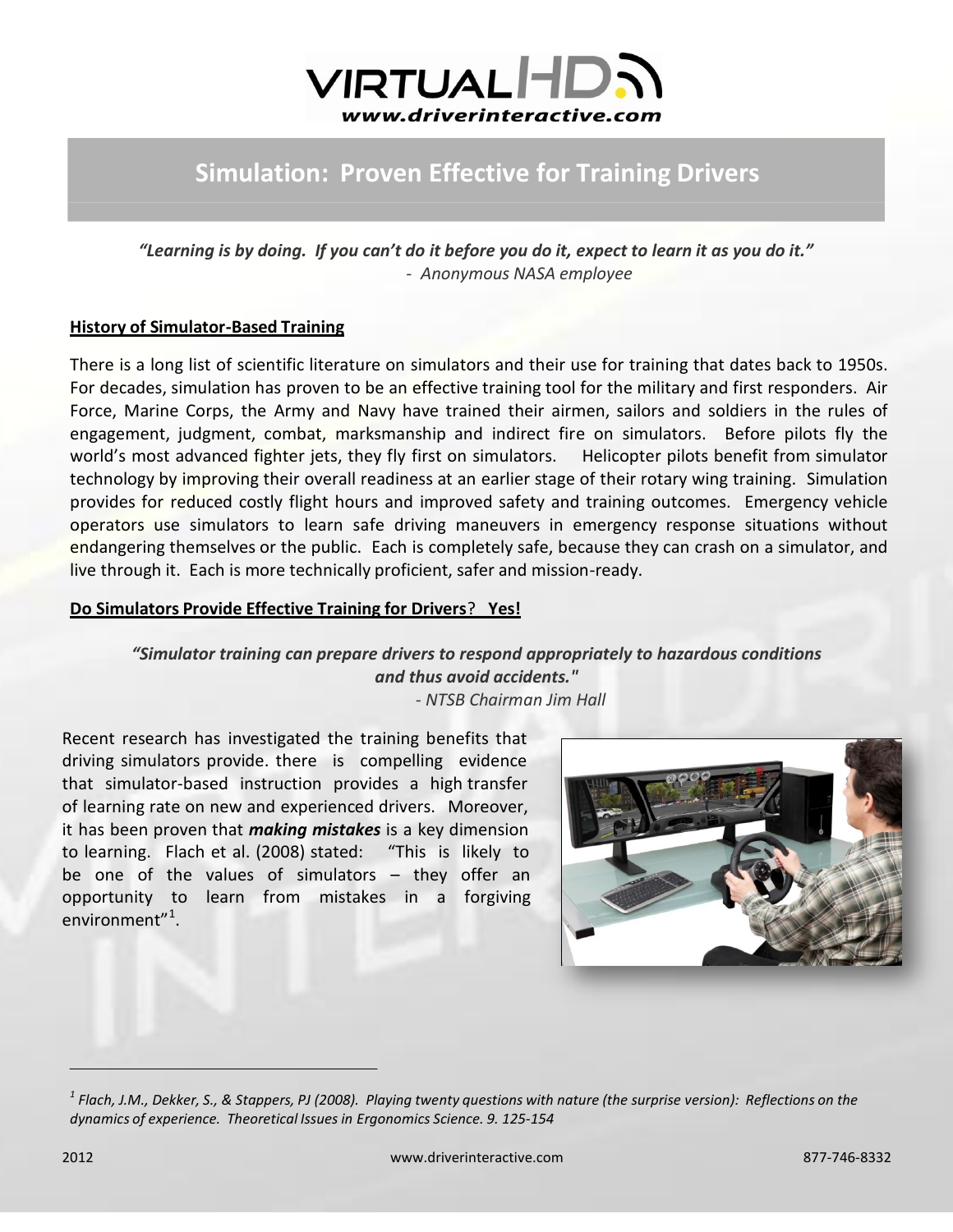

## **Key Results of Driving Simulator Research & Studies: Fleet Driving Programs**

| <b>Research Finding</b>                                                                                                                                                                                                                                                                                                                                                                                              | Source/Study                                                                                                                                                                                          |
|----------------------------------------------------------------------------------------------------------------------------------------------------------------------------------------------------------------------------------------------------------------------------------------------------------------------------------------------------------------------------------------------------------------------|-------------------------------------------------------------------------------------------------------------------------------------------------------------------------------------------------------|
| "Simulators can prepare drivers to handle unpredictable or<br>safety-critical tasks that are inappropriate to practice on the<br>road, such as collision avoidance or risky driving (Hoeschen et<br>al., 2001)"                                                                                                                                                                                                      | Dr. Ir. Joost C. F. de Winter, Department<br>BioMechanical Engineering, Delft<br>University of Technology, The<br>Netherlands.                                                                        |
| "In these days of high-priced fuel, simulators provide a cost-<br>effective solution to initial driver training. Besides financial<br>benefits, simulators offer great opportunities for carrying out<br>objective measurements on the user's actions in a safe and<br>purpose-developed virtual environment (Vlakveld, 2005b)."                                                                                     |                                                                                                                                                                                                       |
| "Simulators provide complete control over training<br>conditions. Behavior of other vehicles, weather conditions,<br>or the virtual environment can be manipulated in real time<br>according to training needs (Wassink et al., 2006)."                                                                                                                                                                              |                                                                                                                                                                                                       |
| "Virtual environments are purpose-developed as well,<br>making it possible to practice many maneuvers in a short<br>training session."                                                                                                                                                                                                                                                                               |                                                                                                                                                                                                       |
| "A driving simulator can measure performance automatically,<br>objectively, and accurately. Simulation data can be used for<br>objective diagnosis of student performance, statistical<br>analyses and predictions of future driving performance."                                                                                                                                                                   |                                                                                                                                                                                                       |
| "According to Brock et al (2011) reported that simulators are<br>also able to replace some of the hours spend in the actual<br>vehicle. This can have a significant impact on training costs,<br>as simulator costs can run as low as \$3 per hour per student<br>vs. \$40 per hour per student for in-vehicle training. "                                                                                           | <b>Effectiveness of commercial motor</b><br>vehicle driver training curricula and<br>By John F. Brock, United States. Federal<br>Motor Carrier Safety Administration.<br>Brock, Jacob & McCauley 2001 |
| "Schneider National in Green Bay, SI implemented a<br>technology-based program for entry-level commercial drivers<br>that included classroom, simulation BTW and computer<br>based instruction. They reported that their 0-to-90 day<br>accident rate decreased from 31% to 10% and that for each<br>1-day reduction in training time, saved \$7,000,000 annually. "                                                 |                                                                                                                                                                                                       |
| "Brock, Jacobs and McCauley (2001) noted that the use of<br>simulation reduced training time in one agency from 19 days<br>to 17 days by replacing classroom bus training with simulator<br>training. In another agency, using simulation reduced<br>training time by 5 days."                                                                                                                                       |                                                                                                                                                                                                       |
| "Brock et al (2001). "In particular, simulator training validates<br>defensive driving techniques taught in the classroom,<br>provides an opportunity to experience hazardous situations<br>without putting the students or the bus at risk, reinforces<br>proper driving habits and defensive driving principles, and<br>allows instructors to check reaction time, eye- hand<br>coordination, and driving skills." |                                                                                                                                                                                                       |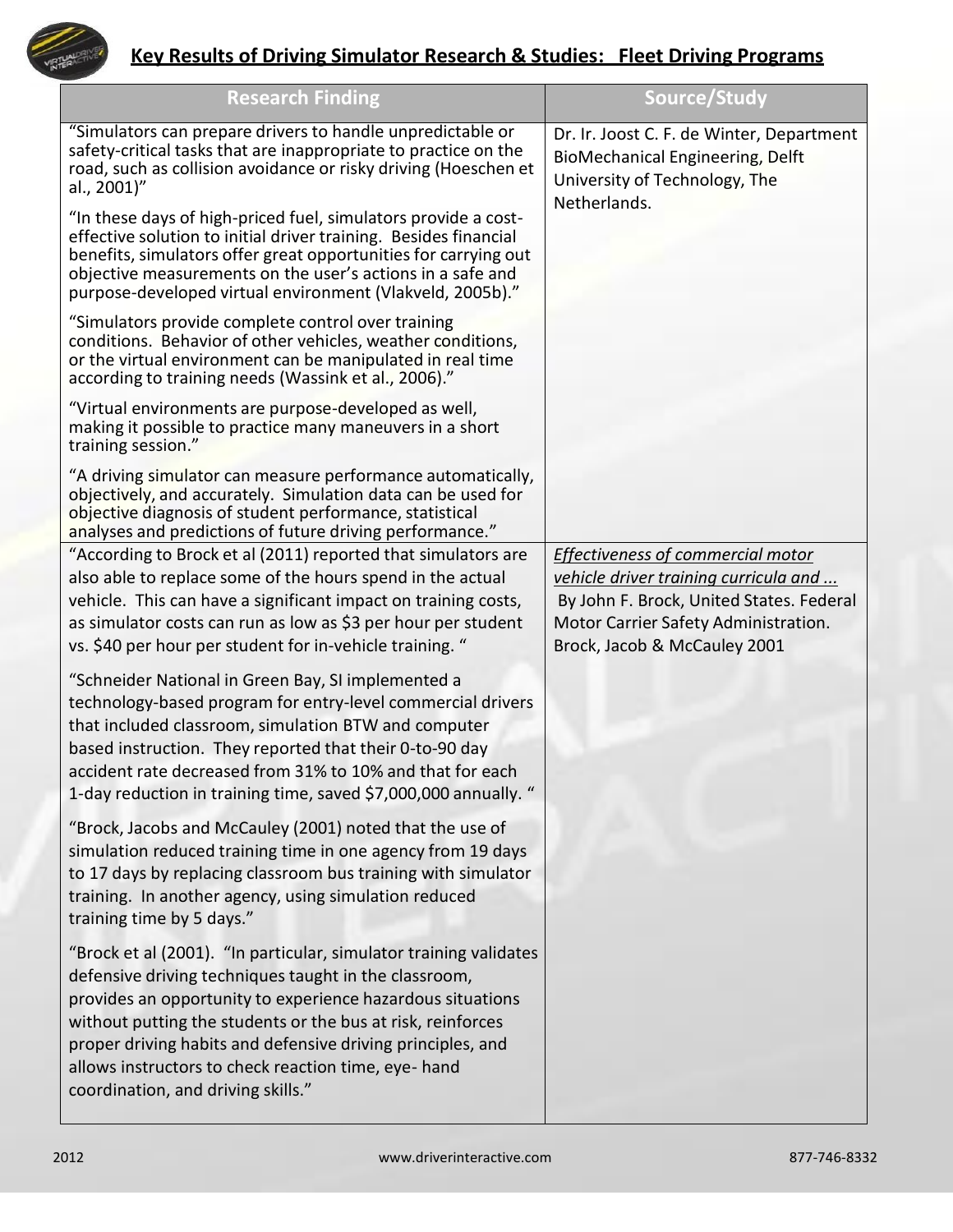| <b>Research Finding</b>                                                                                                                                                                                                                                                                                                                                                                                                                                | Source/Study                                                                                                                                                                                                                                                           |
|--------------------------------------------------------------------------------------------------------------------------------------------------------------------------------------------------------------------------------------------------------------------------------------------------------------------------------------------------------------------------------------------------------------------------------------------------------|------------------------------------------------------------------------------------------------------------------------------------------------------------------------------------------------------------------------------------------------------------------------|
| "The California Commission on Peace Officer Standards and<br>Training Driver Training Study found that Driver training that<br>utilizes a driving simulator result in nearly a 10% reduction of<br>traffic collisions."                                                                                                                                                                                                                                | California Commission on Peace Officer<br><b>Standards and Training Driver Training</b><br>Study                                                                                                                                                                       |
| "Based on data from the POST study, blended training using<br>both behind-the-wheel and simulators produced the best<br>training outcomes."                                                                                                                                                                                                                                                                                                            |                                                                                                                                                                                                                                                                        |
| "Changing from classroom instruction to simulator-based<br>training resulted in a 75% reduction in critical errors (not to<br>mention a safer environment on the track for the drivers and<br>instructors!)."                                                                                                                                                                                                                                          | <b>Analysis of Simulator-based Training</b><br>Effectiveness through Driver<br>Performance Measurement. Darrell<br>Turpin, Reginald Welles, Applied                                                                                                                    |
| "The reduction in critical errors can be attributed to the fact<br>that the simulators presented much more hazardous<br>conditions than could be recreated safely and reliable using<br>real vehicles on the track."                                                                                                                                                                                                                                   | <b>Simulation Technologies</b>                                                                                                                                                                                                                                         |
| "The objective measure for risk reduction could prove to be<br>very significant in future evaluation of return on investment."                                                                                                                                                                                                                                                                                                                         |                                                                                                                                                                                                                                                                        |
| "AAA Foundation for Traffic Safety has recently sponsored a<br>research program on evaluating driver education programs<br>(Lonero and Clinton 2006). Although specifically aimed at<br>commercial driving training enterprises, early data indicate<br>that well designed CBI, including simulation, can improve<br>student performance."                                                                                                             | Large-Scale Evaluation of Driver<br>Education view of the Literature on<br><b>Driver Education Evaluation 2010</b><br>Update. Lawrence Lonero, Northport<br>Associates, Dan Mayhew/Traffic Injury<br>Research Foundation for the AAA<br>Foundation for Traffic Safety. |
| "Simulation technology can potentially provide experience<br>over a significant portion of the driving task, involving<br>behaviors including sensory-perceptual, psychomotor,<br>cognitive, and time-sharing/divided attention skills."                                                                                                                                                                                                               | <b>Low Cost PC Simulation Technology</b><br>Applied to Novice Driver Training. R.<br>Wade Allen, Marcia L. Cook, Theodore J.<br>Rosenthal.                                                                                                                             |
| "A simulator with good scenario control can teach the range<br>of cognitive skills required to deal with complex roadway and<br>traffic conditions including appropriate situation awareness,<br>hazard perception, decision making under time pressure and<br>general defensive driving techniques."                                                                                                                                                  |                                                                                                                                                                                                                                                                        |
| "A simulator can safely provide repeated exposure to<br>complex hazard situations, and give drivers experience in the<br>perception and decision making required to deal with them<br>effectively."                                                                                                                                                                                                                                                    |                                                                                                                                                                                                                                                                        |
| "Based on data from the experiment, total accidents<br>decreased with experience in the simulator. Novices had<br>twice as many accidents in their first session as the<br>experienced drivers, and the novice accident rate dropped to<br>near that of the experienced drivers in the second session. It<br>is this two way interaction between driving experience and<br>session that suggests some utility to novice driver simulator<br>training." |                                                                                                                                                                                                                                                                        |
| "This suggests that a simulator can provide training to reduce<br>accidents in complex and critical road/traffic situations."                                                                                                                                                                                                                                                                                                                          |                                                                                                                                                                                                                                                                        |